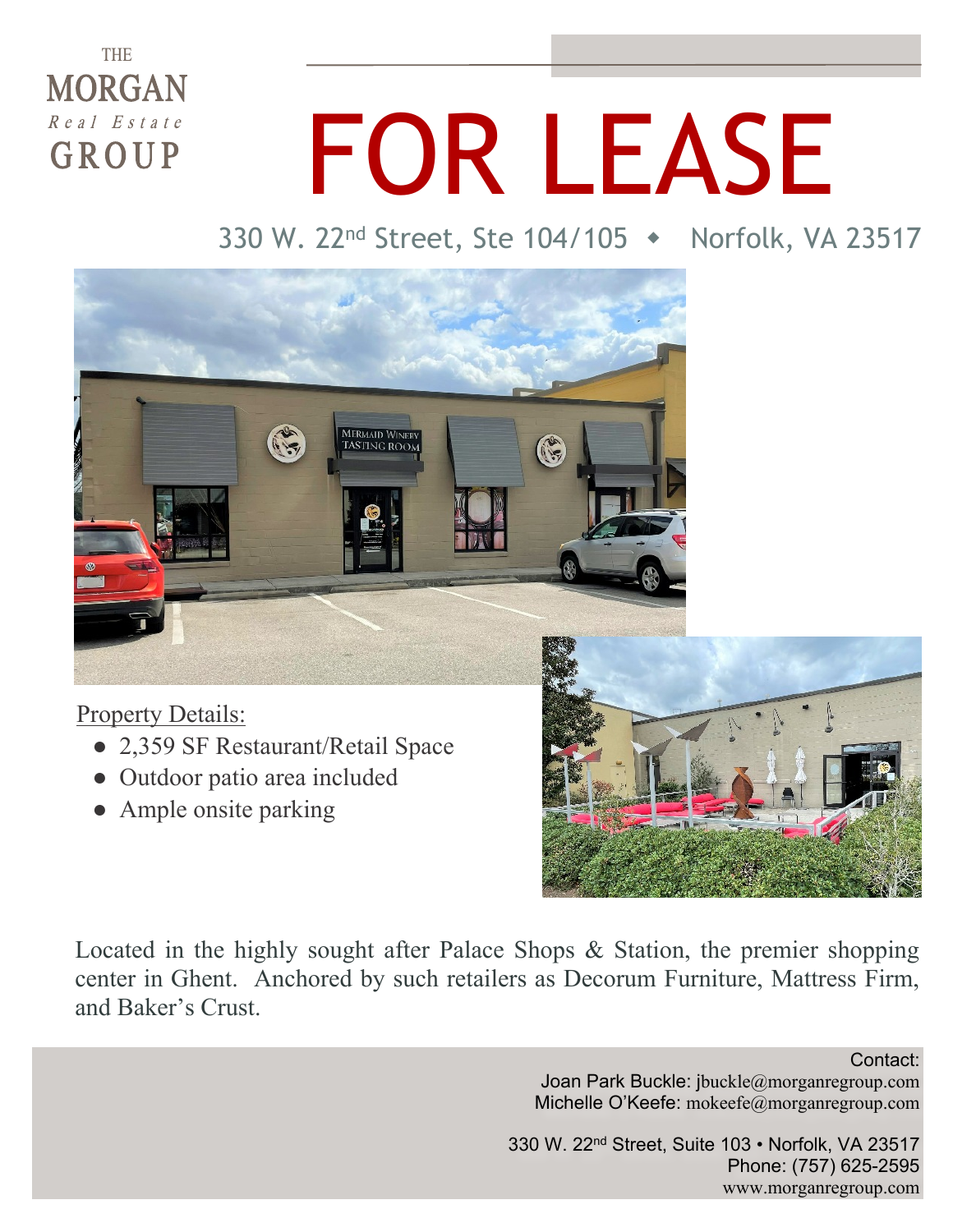### THE **MORGAN**  $R$  e a  $I$  E s t a t e GROUP

Space Plan



Note: This rendering is not to scale and may not represent the exact layout.

*Although the information contained herein was provided by sources believed to be reliable, The Morgan Real Estate Group makes no representation, expressed or implied, as to its accuracy and said information is subject to errors, omissions or changes.*